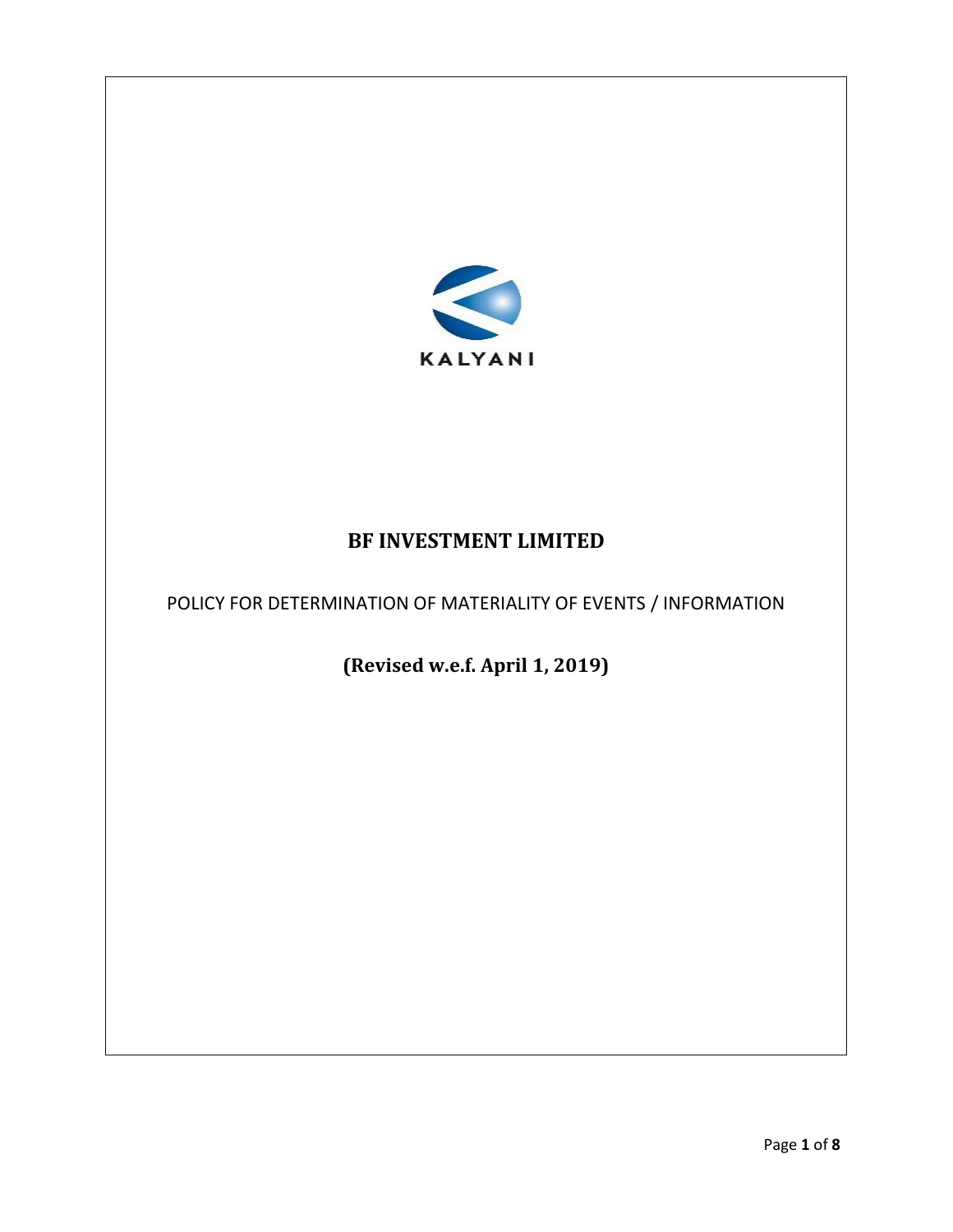# **BF INVESTMENT LIMITED**

| Document Title                 | Policy For Determination Of Materiality Of Events/<br>Information |
|--------------------------------|-------------------------------------------------------------------|
| Originally Framed              | October 29, 2015                                                  |
| <b>Current Revision Date</b>   | April 1, 2019                                                     |
| Authority approving the Policy | <b>Board of Directors</b>                                         |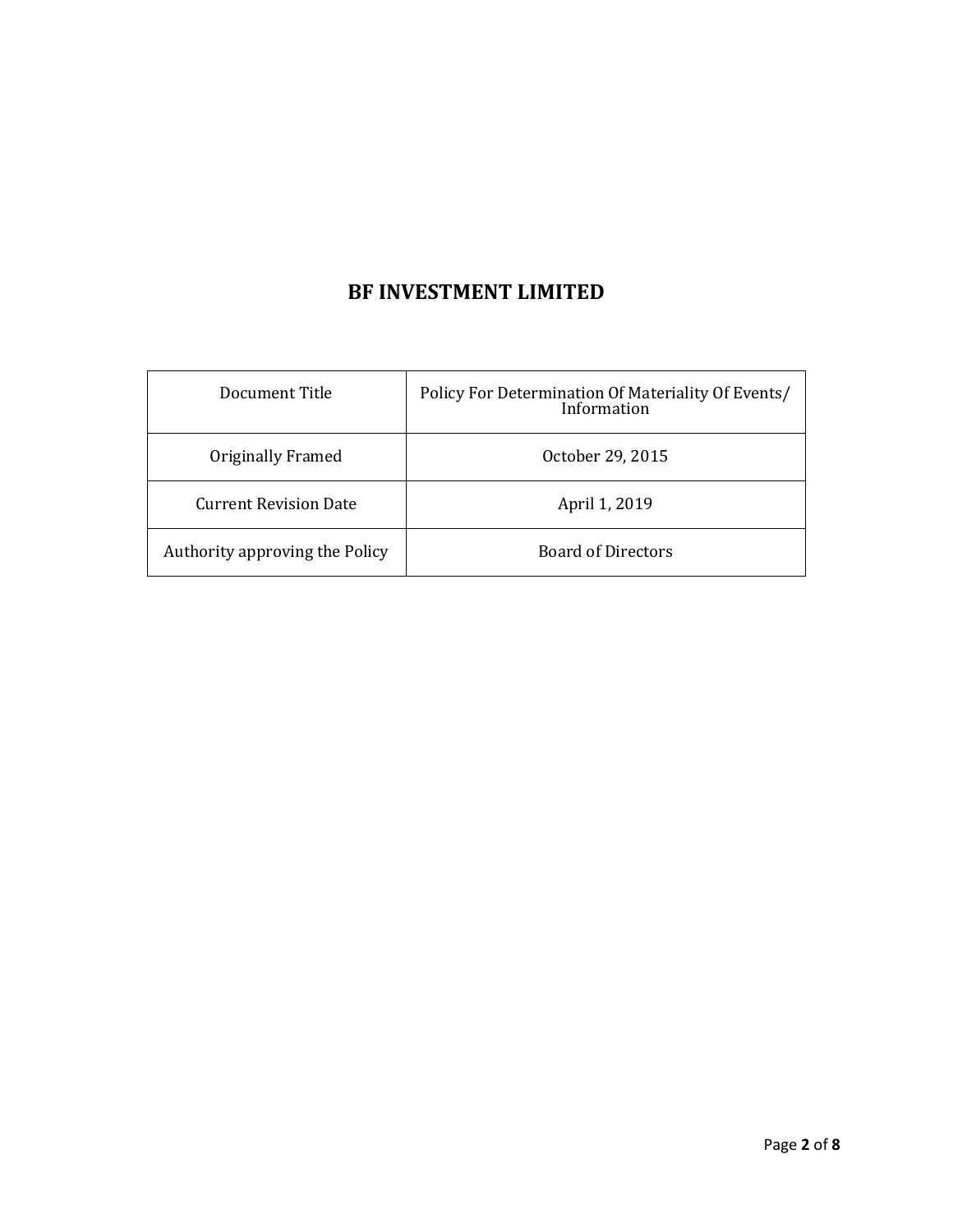### **1. INTRODUCTION**

The Board of Directors (the "Board") of BF Investment Limited (the "Company") has adopted the following Policy for Determination of Materiality of Events or Information (the "Policy"). The Board may review and amend this Policy from time- to- time.

## **2. OBJECTIVE**

This Policy is framed in accordance with the requirements of SEBI (Listing Obligations and Disclosure Requirements) Regulations, 2015 (the "Regulations") as amended from time-to-time and is intended to identify material events and information and upon occurrence of which the Company shall make disclosure to stock exchange(s).

Any Capitalized term used herein but not defined shall have the meaning assigned to such term under the Regulations or any other applicable law or regulations.

# **3. REQUIREMENT OF DISCLOSURE OF EVENTS OR INFORMATION**

- 3.1. The following events/information are deemed to be material events and the Company shall make disclosure of such events to the stock exchange(s):
- 3.1.1. Acquisition(s) (including agreement to acquire), Scheme of Arrangement (amalgamation/ merger/ demerger/ restructuring), or sale or disposal of any unit(s), division(s) or subsidiary of the Company or any other restructuring.
- 3.1.2. Issuance or forfeiture of securities, split or consolidation of shares, buyback of securities, any restriction on transferability of securities or alteration in terms or structure of existing securities including forfeiture, re-issue of forfeited securities, alteration of calls, redemption of securities, etc.
- 3.1.3. Revision in Rating(s).
- 3.1.4. Outcome of meetings of the board of directors. The Company shall disclose to the Exchange(s), within 30 minutes of the closure of the meeting, held to consider the following:
	- a. dividends and/or cash bonuses recommended or declared or the decision to pass any dividend and the date on which dividend shall be paid/dispatched;
	- b. any cancellation of dividend with reasons thereof;
	- c. the decision on buyback of securities;
	- d. the decision with respect to fund raising proposed to be undertaken;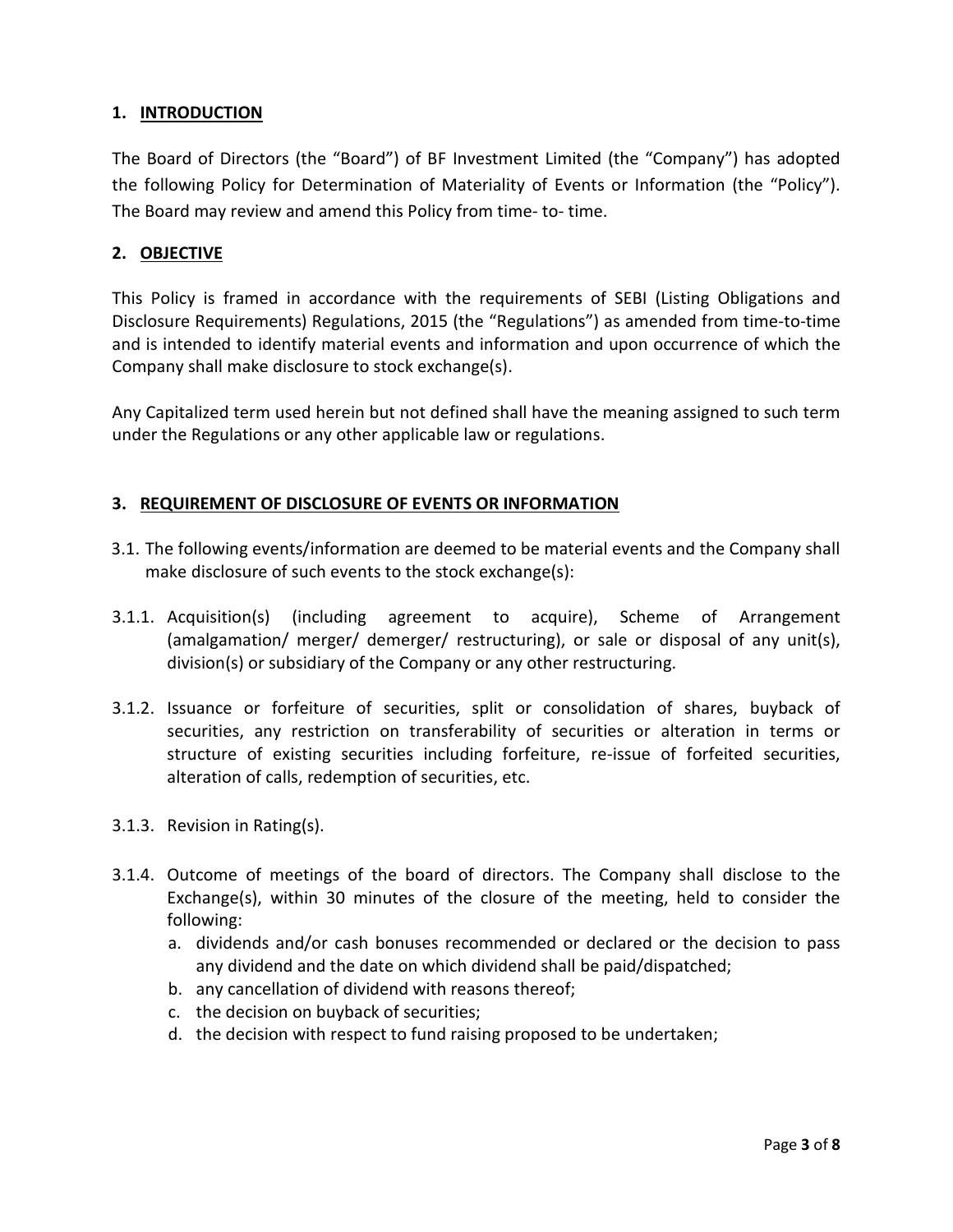- e. increase in capital by issue of bonus shares through capitalization including the date on which such bonus shares shall be credited/dispatched;
- f. re-issue of forfeited shares or securities, or the issue of shares or securities held in reserve for future issue or the creation in any form or manner of new shares or securities or any other rights, privileges or benefits to subscribe to;
- g. short particulars of any other alterations of capital, including calls;
- h. financial results;
- i. decision on voluntary de-listing by the Company from stock exchange(s).
- 3.1.5. Agreements (viz. shareholder agreement(s), joint venture agreement(s), family settlement agreement(s) (to the extent that it impacts management and control of the Company), agreement(s) / treaty(ies) / contract(s) with media companies) which are binding and not in normal course of business, revision(s) or amendment(s) and termination(s) thereof.
- 3.1.6. Fraud / defaults by promoter or key managerial personnel or by the Company or arrest of key managerial personnel or promoter.
- 3.1.7. Change in Directors, Key Managerial Personnel (Chairman, Chief Executive Officer, Chief Financial Officer, Company Secretary, etc.), Auditor and Compliance Officer.
- 3.1.8. In case of resignation of the Auditor, resignation of the Auditor including detailed reasons for resignation as given by the said Auditor within 24 hours of receipt of such reasons from the Auditor.
- 3.1.9. In case of resignation of an Independent Director, within 7 days from the date of resignation, the following disclosures shall be made:
	- a. Detailed reasons for the resignation of the Independent Director, as given by the said Director.
	- b. Confirmation as provided by the Independent Director along with the detailed reasons, that there is no other material reasons other than those provided for his resignation.
- 3.1.10. Appointment or discontinuation of share transfer agent.
- 3.1.11. Corporate debt restructuring.
- 3.1.12.One time settlement with a bank.
- 3.1.13. Reference to BIFR and winding-up petition filed by any party / creditors.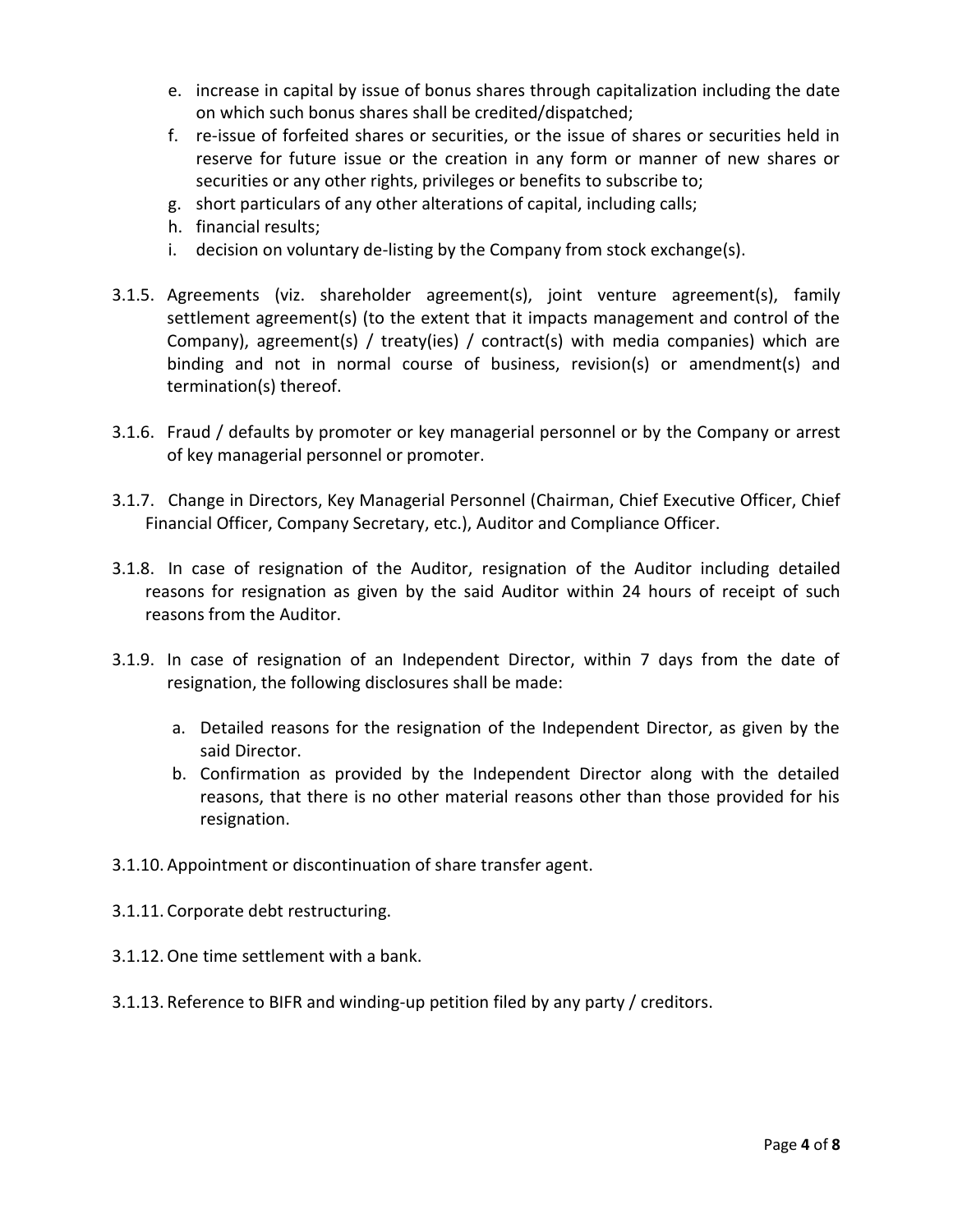- 3.1.14. Issuance of Notices, call letters, resolutions and circulars sent to shareholders, debenture holders or creditors or any class of them or advertised in the media by the Company.
- 3.1.15. Proceedings of Annual and extraordinary general meetings of the Company.
- 3.1.16. Amendments to memorandum and articles of association of the Company, in brief.
- 3.1.17. Schedule of Analyst or institutional investor meet and presentations on financial results made by the Company to analysts or institutional investors.
- 3.1.18. Certain events as mentioned in the SEBI (Listing Obligations and Disclosure Requirements) (Amendment Regulations, 2018 dated May 9, 2018 which is effective from April 1, 2019, in relation to the Corporate Insolvency Resolution Process (CIRP) as specified under Schedule III of the Regulations, if applicable under the insolvency code.
- 3.2. The Company shall make disclosure of the following events, based on materiality determined below:

| Sr.<br>No.     | <b>Events/Information</b>                                                                                                                                                                                                         | Criteria for determination of materiality                                                                                                                                                                                                       |
|----------------|-----------------------------------------------------------------------------------------------------------------------------------------------------------------------------------------------------------------------------------|-------------------------------------------------------------------------------------------------------------------------------------------------------------------------------------------------------------------------------------------------|
| 1              | Change in the general character or<br>nature of business brought about by<br>arrangements for strategic tie-up,<br>adoption of new lines of business or<br>closure of operations of any<br>unit/division (entirety or piecemeal). | Investment exceeding 10% of total turnover<br>of the Company as per preceding financial<br>year.<br>Closure of operation of any unit/division<br>which generates 10% of total turnover of<br>the Company during the previous financial<br>year. |
| $\overline{2}$ | Agreements (viz. loan agreement(s)<br>(as a borrower) or any other<br>agreement(s) which are binding and<br>not in normal course of business) and<br>revision(s) or amendment(s) or<br>termination(s) thereof.                    | Loan exceeding 10% of net worth of the<br>Company as per preceding financial year.                                                                                                                                                              |
| 3              | Disruption of operations of any one or<br>more units or division of the Company<br>due to natural calamity (earthquake,<br>flood, fire etc.), force majeure or<br>events such as strikes, lockouts etc.                           | Which results in discontinuation of<br>operation of that unit / division for more<br>than 10 working days.                                                                                                                                      |
| 4              | Effect(s) arising out of change in the<br>regulatory framework applicable to                                                                                                                                                      | Affecting main business of the Company<br>exceeding 10% of total turnover as per                                                                                                                                                                |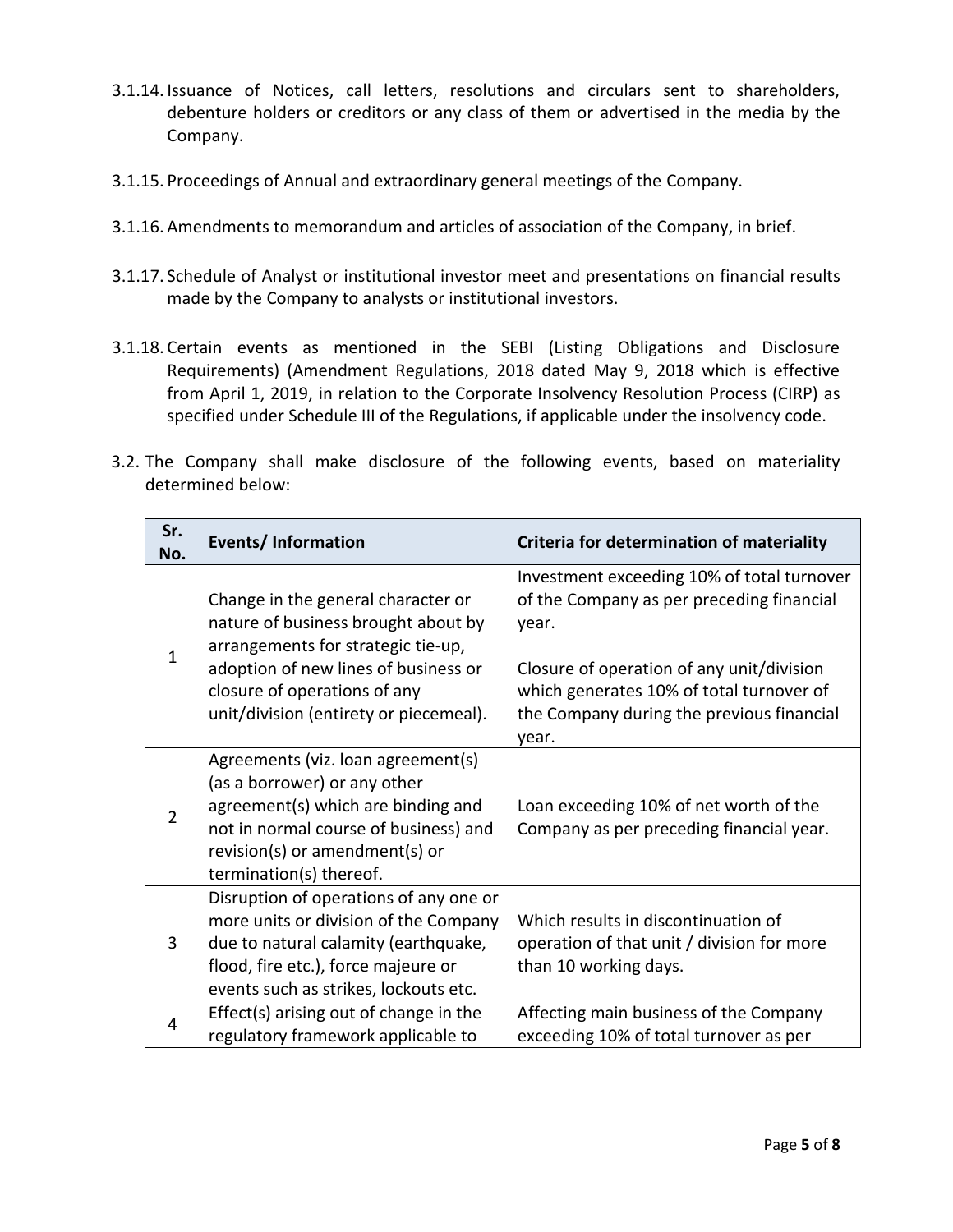| Sr.<br>No.            | <b>Events/Information</b>                                                                                   | Criteria for determination of materiality                                                                                                                                          |
|-----------------------|-------------------------------------------------------------------------------------------------------------|------------------------------------------------------------------------------------------------------------------------------------------------------------------------------------|
|                       | the Company.                                                                                                | previous financial year.                                                                                                                                                           |
| 5                     | Litigation(s) / dispute(s) / regulatory<br>action(s) with impact.                                           | Exceeding claim value of Rs.5 crores.                                                                                                                                              |
| 6                     | Fraud/defaults etc. by directors (other<br>than key managerial personnel) or<br>employees of the Company.   | Amount as specified under the Companies<br>Act, 2013 and Rules made thereunder.                                                                                                    |
| 7                     | Giving of guarantees or indemnity or<br>becoming a surety for any third party<br>(other than a subsidiary). | Exceeding 20% of net worth of the<br>Company as per preceding financial year.                                                                                                      |
| $\mathsf{\mathsf{R}}$ | Granting, withdrawal, surrender,<br>cancellation or suspension of key<br>licenses or regulatory approvals.  | Affecting the total turnover of the Company<br>exceeding 10% as per preceding financial<br>year                                                                                    |
| 9                     | Any other events/information                                                                                | Which are likely to affect 10% of total<br>turnover or 5% of the net profit of the<br>Company as per the last audited financial<br>statements of the Company whichever is<br>less. |

- 3.3. The Company may make disclosure of any other information/event viz. major development which is in the opinion of Key Managerial Personnel likely to affect business, e.g. emergence of new technologies, expiry of patents, any change of accounting policy that may have a significant impact on the accounts, etc. and brief details thereof and any other information which is exclusively known to the Company which may be necessary to enable the holders of securities of the Company to appraise its position and to avoid the establishment of a false market in such securities.
- 3.4. Without prejudice to the generality of para (A), (B) and (C) above, the Company may make disclosures of event / information as the Board may authorise from time-to-time.

# **4. PROCEDURE FOR DISCLOSURE OF EVENTS OR INFORMATION**

4.1. The Board of Directors of the Company shall authorise from time-to-time, one or more Key Managerial Personnel for the purpose of determining materiality of an event or information and for the purpose of making disclosures to stock exchange(s) under this Policy and the contact details of such personnel shall also be disclosed to the stock exchange(s) and on the Company's website.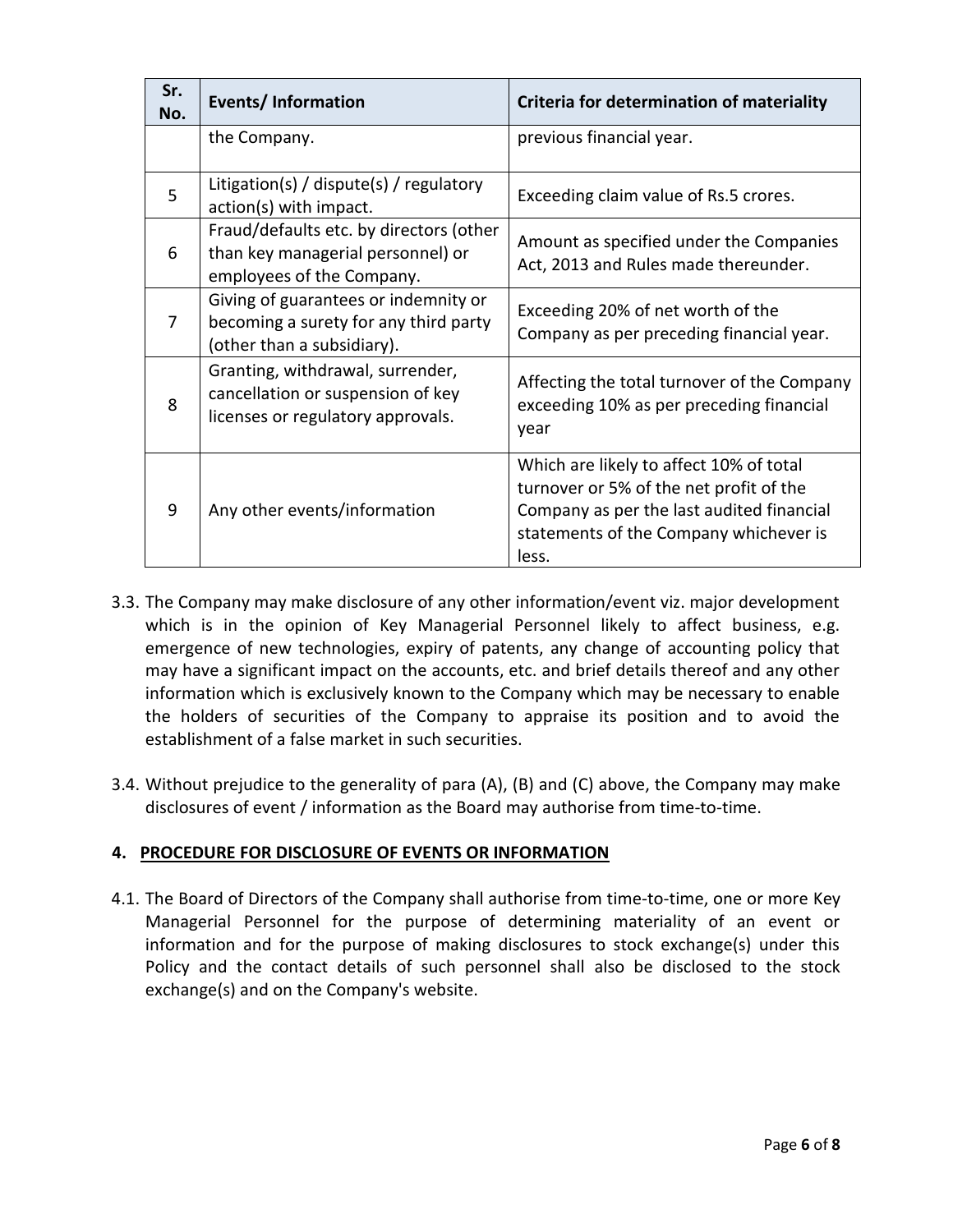4.2. The Company shall first disclose to stock exchange(s) all events, as specified in **Clause I** above, or information as soon as reasonably possible and not later than twenty four (24) hours from the occurrence of event or information or within the period specifically mentioned in respect of the event.

Provided that in case the disclosure is made after twenty four (24) hours of occurrence of the event or information, or within the period specifically mentioned in respect of the event, the Company shall, along with such disclosures, provide explanation for delay.

Provided further that disclosure with respect to events specified in sub-para 4 of Clause I (A) above shall be made within thirty (30) minutes of the conclusion of the board meeting.

- 4.3. The Company shall, with respect to disclosures referred to in this Policy, make disclosures updating material developments on a regular basis, till such time the event is resolved / closed, with relevant explanations.
- 4.4. The Company shall promptly inform the stock exchange(s) of all information having bearing on the performance/operation of the Company, Price Sensitive Information or any action that shall affect payment of interest or dividend on non-convertible preference shares or redemption of non-convertible debt securities or redeemable preference shares.

Explanation- The expression 'promptly inform', shall imply that the stock exchange must be informed as soon as practically possible and without any delay and that the information shall be given first to the stock exchange(s) before providing the same to any third party.

- 4.5. Without prejudice to the generality of the above sub-clause D, the Company who has issued or is issuing non-convertible debt securities and/or non-convertible redeemable preference shares shall make disclosures as specified in sub clause B of Clause I of the Policy.
- 4.6. The Key Managerial Personnel, authorized by the Board from time-to-time, shall provide specific and adequate reply to all queries raised by stock exchange(s) with respect to any events or information.
- 4.7. The Key Managerial Personnel, authorized by the Board from time-to-time, may on his own initiative also, confirm or deny any reported event or information to stock exchange(s).
- 4.8. In case where an event occurs or an information is available with the Company, which has not been indicated in sub clause A & B of Clause I, but which may have material effect on it, the Company is required to make adequate disclosures in regard thereof.